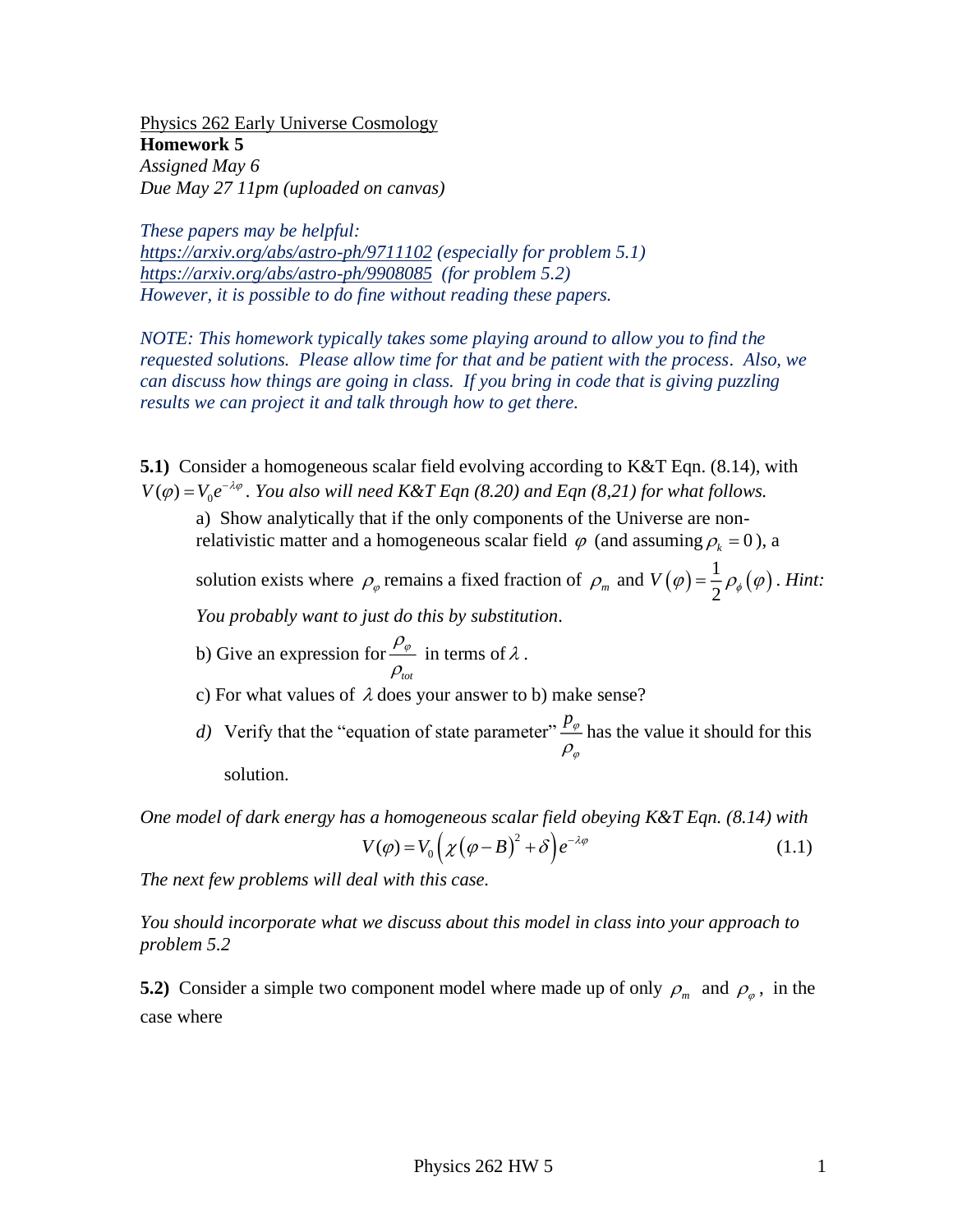$$
\lambda = 8
$$
  
\n
$$
V_0 = 1
$$
  
\n
$$
\delta = 0.005
$$
  
\n
$$
\chi = 1
$$
  
\n
$$
\rho_r = \rho_k = 0
$$
  
\n(1.2)

Here I use "reduced Planck units" where  $8\pi G \equiv 1$ . Solve K&T Eqn. (8.14) and experiment with a variety of initial values of  $\varphi$ . For each case I recommend that you choose an initial value for  $\rho_m$  that obeys the scaling solution you found in problem 5.1.. This *recommendation is just to offer you a starting point, and you will probably want to fiddle around with it to get a solution without too many transients.* To hand in:

- a) For this part, let  $B = 34$ . On the same graph, plot  $V(\varphi)$  given by Eqn 1.2 in and  $V(\varphi) = V_0 e^{-\lambda \varphi}$  for the parameters given in Eqn. (1.2). Chose a range for  $\varphi$  that includes  $\varphi = B$  and extends far enough to either side of B that the two curves become similar (away from  $\varphi = B$ ). Zoom in to make sure you are able to see a local minimum around  $\varphi = B$  (Important: See hint iii at the end to understand what I mean by "similar" here.)
- b) In reality, we don't need to assume a value of *B*. Let  $H_0 = 67 km/s/Mpc$  and  $\omega_m^0 = 0.14$ 
	- i. Find  $\rho_{\varphi}^{0}$  (i.e.  $\rho_{\varphi}$  today)
	- ii. Find (possibly numerically) the location of the minimum of the potential,  $\varphi_{\min}$ , in terms of B.

*Hint: If your numerical solver can not find the minimum for an unknown B , leave it as a function of B and pass it to the following part*

iii. Now suppose that the field is at the minimum of the potential and has zero velocity today (i.e.  $\varphi(t_0) = \varphi_0 = \varphi_{\min}$  and  $\dot{\varphi}(t_0) = \dot{\varphi}_0 = 0$ ). Use your answers to  $(i)$  and  $(ii)$  to solve for  $B$ . It's just numerically inverting the equation  $V(\varphi_{min}(B)) = \rho_{\varphi}^{0}$ 

*Hint: You should find a value of B not very different from the value we assumed in (a)*

c) Find a numerical solution for  $\varphi(t)$  by solving K&T Eqn. (8.14). Note that now

 $H^2 = \rho_m + \rho_g$ 

*Hint: In order to solve the (2nd order) differential equation you will need initial conditions for*  $\dot{\varphi}_{\text{ini}}$  *and*  $\varphi_{\text{ini}}$  *at some initial time*  $a_{\text{ini}}$ *. Use the fact that initially the field is well-approximated by the pure-exponential potential so that you know what*   $w(\varphi)$  and  $\rho_{\varphi}$  ought to be. Given a choice for  $a_{\scriptscriptstyle ini}$  you can then solve for the initial *conditions of the field.*